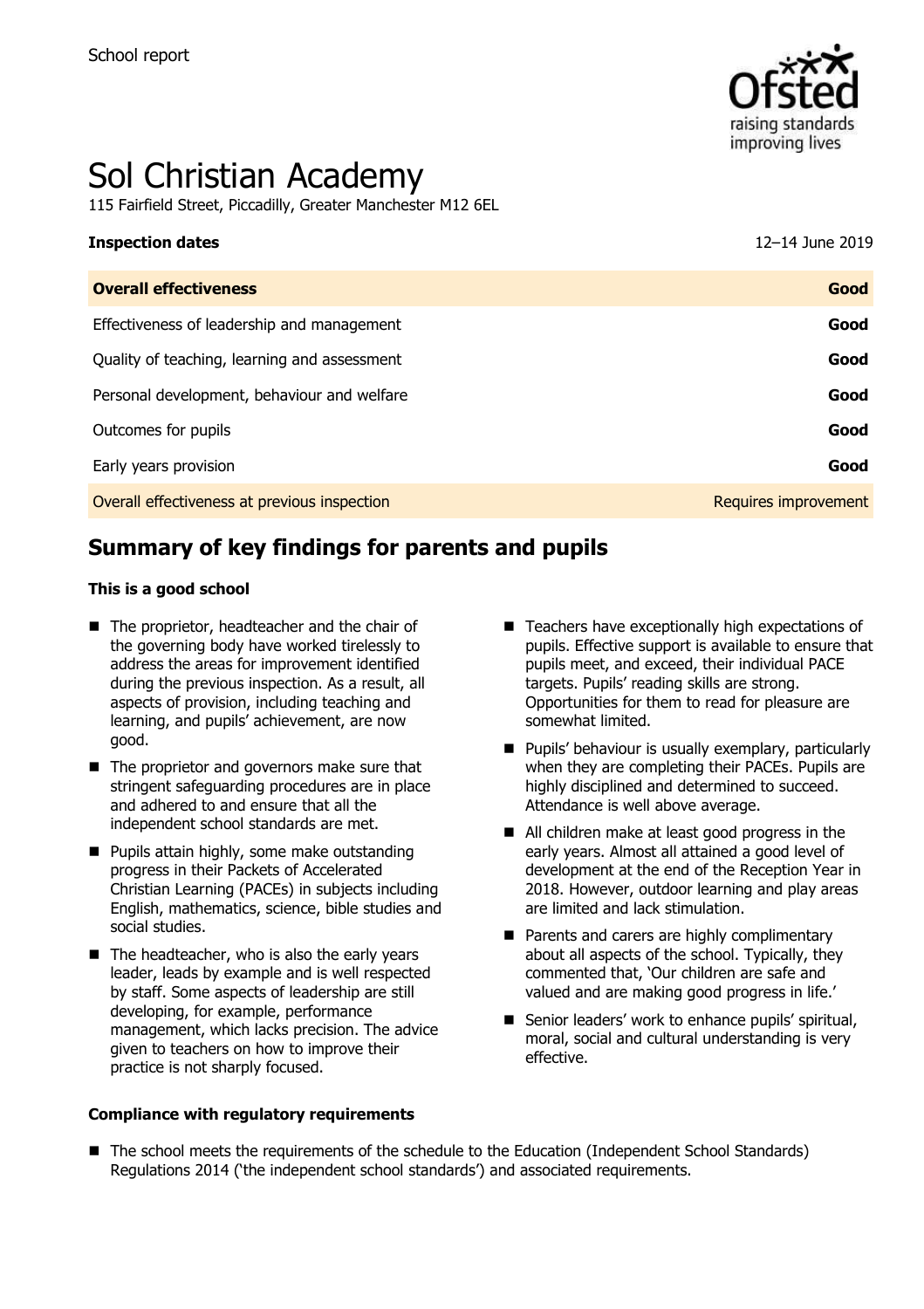

## **Full report**

### **What does the school need to do to improve further?**

- **IMPROVE the quality of leadership and management by:** 
	- sharpening procedures for assessing teachers' and teaching assistants' performance
	- providing clear advice to teachers on how to improve their practice.
- Improve the quality of teaching and learning provision by:
	- providing more opportunities for pupils to read for pleasure and extend their knowledge of the work of different authors.
- $\blacksquare$  Improve the quality of early years provision by:
	- ensuring that the outdoor learning and play areas are stimulating and more effective in promoting children's learning.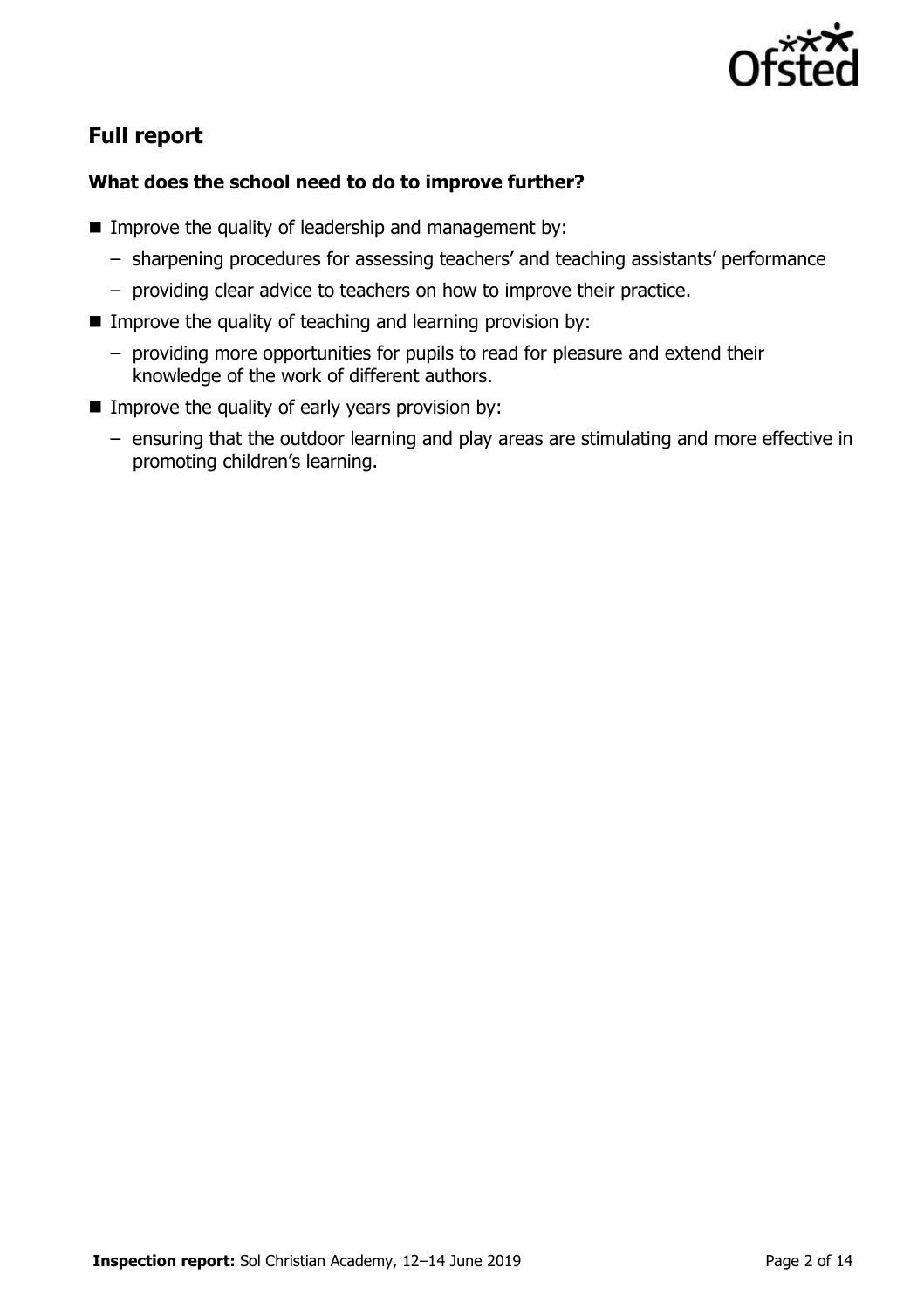

## **Inspection judgements**

#### **Effectiveness of leadership and management Good**

- $\blacksquare$  The headteacher and the chair of the governing body have been steadfast in their determination to improve the school from requiring improvement to good. With the full support of the reinvigorated governing body and staff, leaders have resolved most of the areas for improvement identified at the time of the previous inspection. Most notably, leaders have improved the quality of teaching, pupils' achievement and broadened the curriculum.
- The proprietor and governors have a precise understanding of the school's strengths and areas for improvement. Together with the headteacher, they ensure that stringent safeguarding procedures are in place and that all the independent school standards are met.
- Leaders have strengthened teaching, employing highly effective English and mathematics teachers. Staff have successfully developed pupils' fluency in writing, a weak area at the time of the previous inspection. They now provide support to deepen pupils' mathematical understanding effectively. All staff are set targets as part of their performance management. However, these targets are very general and do not hold staff closely enough to account for the quality of pupils' learning. In addition, advice given to teachers on how they can improve their practice is somewhat limited.
- Staff speak very highly of the school. All know exactly what the school is aiming to achieve, and all subscribe to the school's Christian values and ethos. New staff say that induction procedures are thorough, especially in relation to safeguarding. All staff are appreciative of professional development and training, particularly in relation to meeting the needs of pupils with special educational needs and/or disabilities (SEND). This is especially pertinent, given the increase in the number of pupils admitted to the school with complex learning difficulties.
- Leaders have revised the curriculum, allowing more time for pupils to engage in activities which enable them to work in partnership with their peers. Such activities complement pupils' PACE work, particularly in English, where pupils have more time to write discursively on a wide range of topics. Studying other subjects, such as geography, history, music and philosophy, broaden pupils' knowledge and understanding of the wider world. Pupils regularly excel in these subjects. While most pupils have strong reading skills, few opportunities are available for them to read for pleasure and develop their appreciation of the work of different authors.
- Leaders' promotion of pupils' spiritual, moral, social and cultural development and appreciation of British values is good. Pupils are aware of cultural diversity. They celebrate various customs and religious traditions, including Chinese New Year and Eid. In addition, pupils have a full appreciation of the principles and values of Christianity, upon which their learning and personal development are built.
- Pupils have a much-improved awareness of the major world faiths, including Buddhism, Hinduism, Judaism and Islam. They have visited various places of worship and have a strong empathy with those less fortunate than themselves. Pupils raise money for various good causes and are passionate about protecting the environment.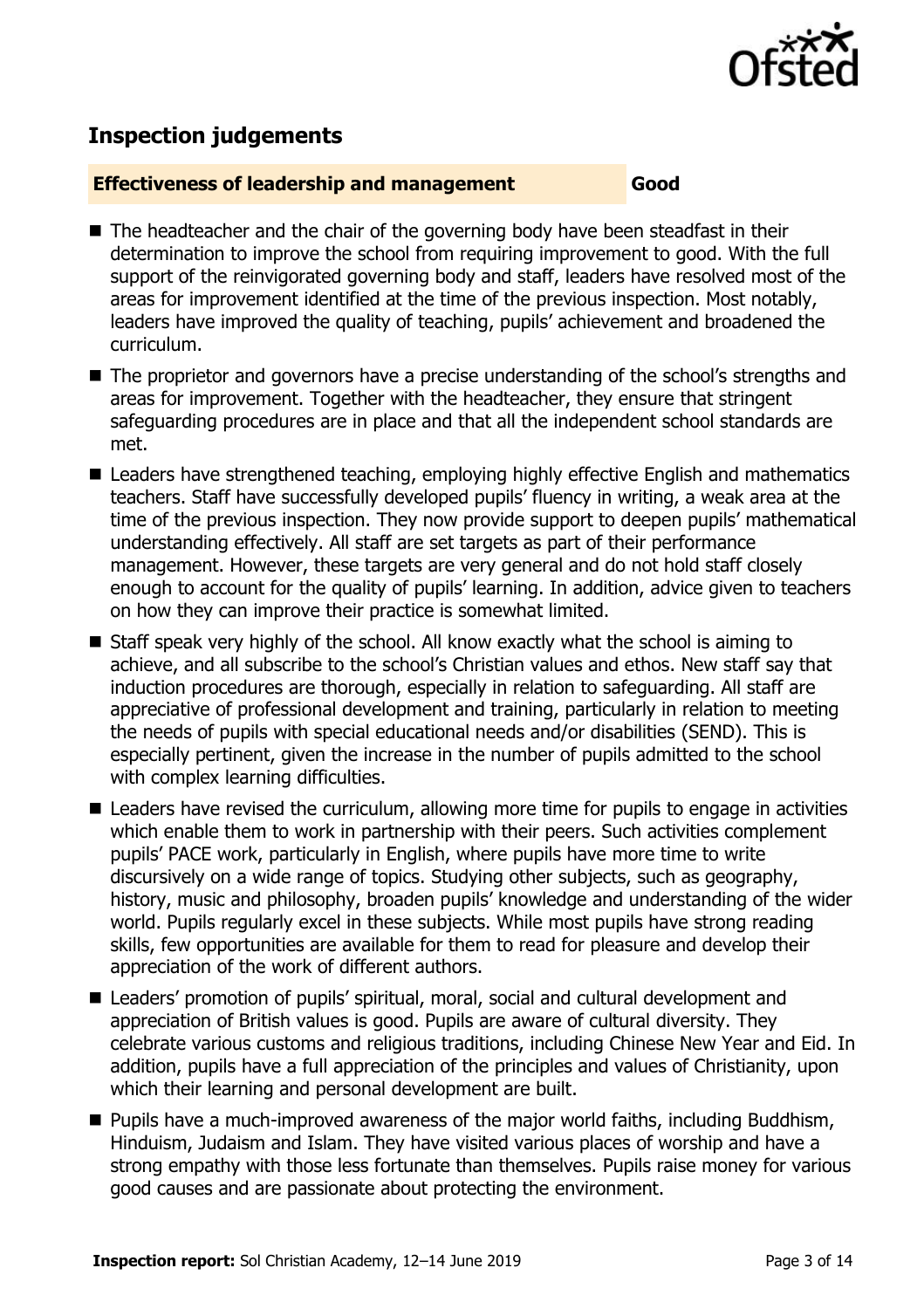

- **Pupils enjoy visiting local places of interest, including the Manchester Science Museum** and the Jewish Museum, and receive music tuition to develop their keyboard and ukuleleplaying skills. Pupils enjoy the arts, music, dance and singing, all of which help to develop their understanding of British values. The school has an active pupil council, members of which are keen to put democratic principles into practice. Council members canvas their peers' views on matters relating to end-of-term outings and charitable activities.
- Without exception, parents and carers who spoke with the inspector and those who submitted text messages during the inspection, praised the school highly. All are of the view that their children are safe, happy at school and making good progress. Typically, parents commented that, 'our children come home with increasing enthusiasm and determination and engage us in their homework activities', '…pupils' behaviour and understanding of life in modern Britain is excellent' and 'We always get constructive feedback during parents' evenings.'
- The school works closely with local grammar schools. This is to fully understand entry requirements and to support Year 6 pupils' smooth transition to Year 7. In addition, the school has links to Manchester City Council, mainly for training purposes. To ensure that the assessments of pupils' and children's work are accurate, the school seeks advice from the accrediting body for PACEs and the Accelerated Christian Education (ACE) curriculum.

#### **Governance**

- Governors know the school well. The chair of the governing body, previously a teacher at the school, is based in the school. He is acutely aware of, and has been responsible for spearheading, the school's recent developments. All governors know there is more work to be done, particularly in relation to managing staff performance.
- Governors meet regularly with the headteacher. They know the quality of teaching and pupils' achievement are good, because they are regularly in school, talking with staff and pupils and looking at work in pupils' study files and books.
- Governors ensure that the school is financially buoyant. They are prudent with the school's tight budget, which first and foremost focuses on ensuring that pupils have access to textbooks and PACE unit workbooks. Governors have worked with the headteacher to improve the school's limited early years outdoor learning and play areas, which they are committed to revitalising further.
- Governors are proud of the school's academic success and the ever-increasing numbers of pupils gaining entry to local grammar schools. They are aware of the changing nature of the school and ensure that resources are available to meet the needs of pupils with education heath and care (EHC) plans.
- Governors are trained well. Most are from academic backgrounds and have a deep understanding of both education and community matters. They are kept abreast of developments in education and take advantage of training offered through the local authority, voluntary and community sector and the church.

#### **Safeguarding**

- The arrangements for safeguarding are effective.
- All safeguarding arrangements are fit for purpose. There is a strong culture of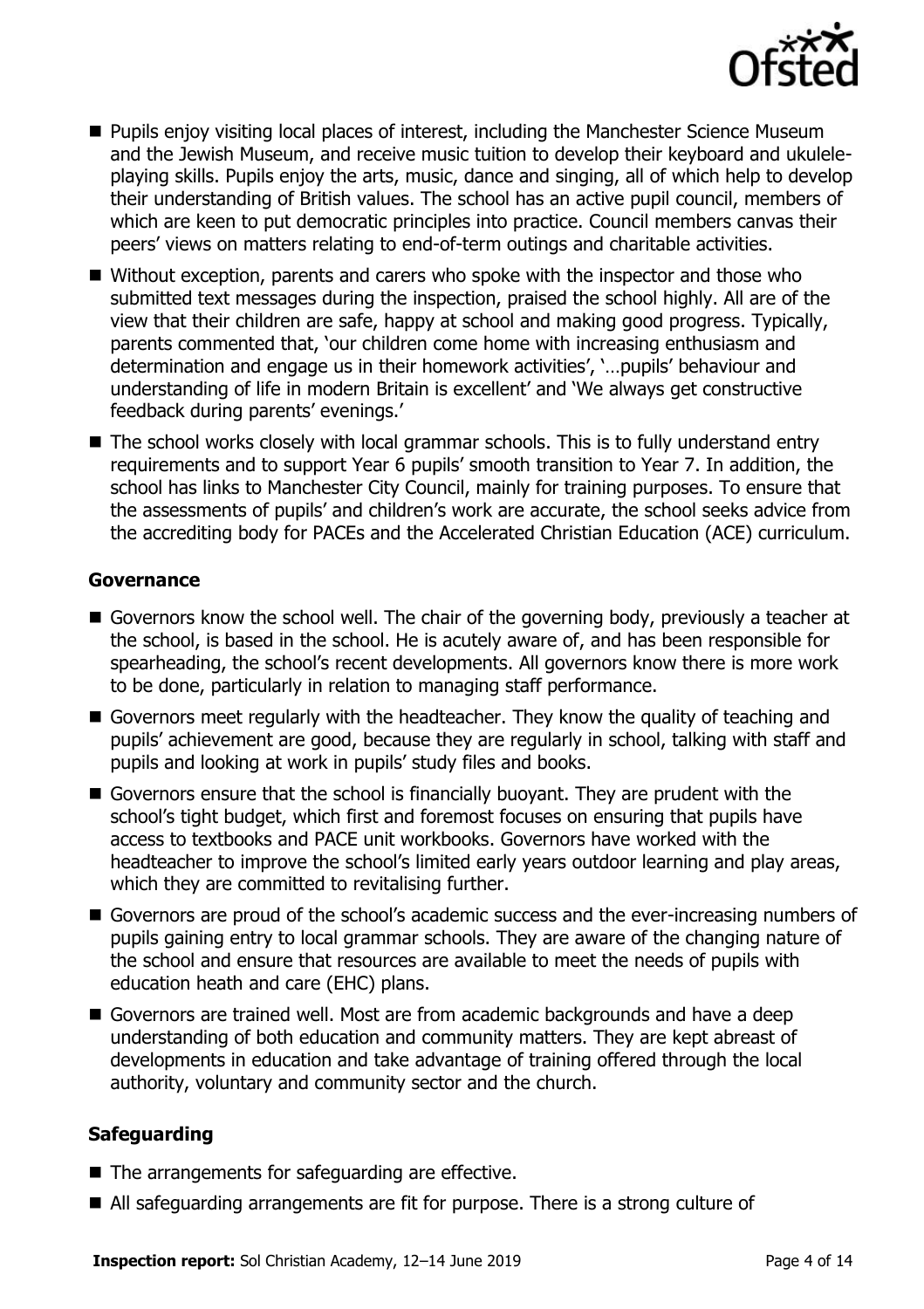

safeguarding in the school and staff are vigilant. The school has a current safeguarding policy available on its website, which has been developed with close reference to the latest government guidelines on keeping children safe in education.

- All staff sign declarations to say that they have read the school's safeguarding policy and associated polices. Staff, the proprietor and governors have had 'Prevent' duty training, which is part of the government's agenda for tacking radicalisation and extremism.
- The school leaves nothing to chance when it comes to safeguarding. Staff know exactly what to do if they have a concern about a pupil's safety and/or welfare.
- The school's designated safeguarding leaders, as well as the safeguarding governor, are trained well and conversant with the latest developments relating to children's safety and welfare.
- All appropriate checks are made on staff to ascertain their suitability to work with children. Risk assessments are regularly carried out to make sure that school premises are safe and secure. In addition, school trips and educational visits are risk-assessed, helping to ensure pupils' safety.

### **Quality of teaching, learning and assessment Good**

- Teachers are trained to a high standard and have good, respectful relationships with pupils. Teachers encourage pupils to be independent learners, expecting them to take the lead in their learning and challenge themselves with difficult PACE units.
- Teachers have exceptionally high expectations of pupils and encourage them to be curious. As a result, pupils enjoy discovering new things and make strong progress in a range of subjects, including those which are not part of the PACE curriculum, such as history, philosophy, music and information and communication technology (ICT).
- Pupils have excellent word-processing skills, as shown in their well-informed and thoughtfully produced work on renowned anti-slavery campaigners, the lives of historical political figures and the future of Britain after Brexit. Pupils benefit from good tuition in ICT, which has developed their skills well, helping them to produce interesting presentations, which are delivered to their peers in class and during assemblies.
- Teachers have a good knowledge of pupils' individual learning needs. They are conversant with each pupil's targets, as detailed in their EHC plans, as well as pupils' PACE performance scores. Support is available for all pupils, including those with SEND and the most able.
- $\blacksquare$  Mathematics teaching is strong. This was exemplified during the inspection, when teachers supported pupils well, allowing them to practise and refine the skills they needed to complete the more challenging mathematics PACE units. Pupils reported that they find such sessions invaluable, giving them the confidence to attempt the most difficult PACE units in areas such as range, mode and median, dividing and multiplying mixed fractions, and algebra.
- Good teaching and allowing more time in the curriculum for English, in addition to English language and literature PACEs, is having a big impact on broadening pupils' appreciation of literature. Some pupils can name and have read various Shakespeare plays, including Romeo and Juliet and Anthony and Cleopatra. However, pupils' knowledge of the rich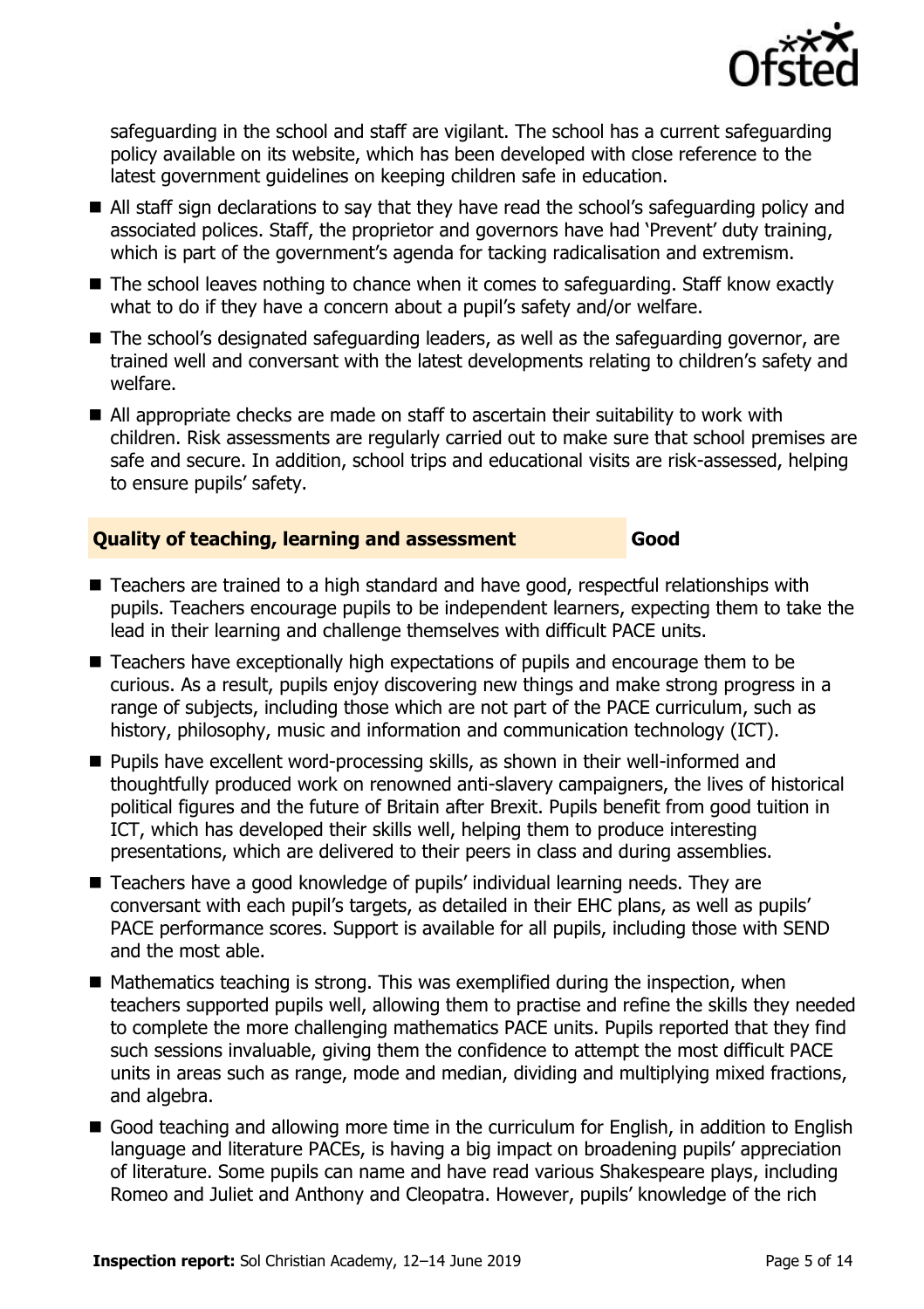

cannon of English literature and world-renowned authors is somewhat limited, as is their appreciation of poetry and other forms of writing.

- **Pupils enjoy writing. This was evident in a key stage 3 class, where pupils learned about** the characteristics and conventions used in newspapers. Pupils enjoyed dissecting various newspaper articles. The teacher's strong subject knowledge ensured that pupils soon familiarised themselves with the essential ingredients of the genre, including using homophones to create word plays and delving into readers' knowledge of popular culture to create titles for articles such as, '…top of the flops'.
- Science teaching and additional support for pupils in this subject are strong. Current and past pupils who spoke with the inspector were eager to share their knowledge and understanding of general science. The workbooks of pupils in key stages 1 and 2 and their extended projects show pupils' good understanding of plant and animal classifications, astronomy and concepts such as resistance, pressure and force.
- Almost all pupils who completed the inspection survey said that teachers help them to do their best in every lesson. They also indicated that work is usually challenging, and teachers make sure that everyone understands what they are learning in most lessons.
- Teachers encourage pupils to follow their aspirations and develop their individual skills and talents, which they do in drama, art and singing. Most pupils access one-to-one music tuition to develop their keyboard skills. In addition, they enhance their knowledge of chords and strumming patterns while playing the ukulele.
- Teachers adhere to the school's feedback and assessment policy. Inspection evidence indicates that pupils take note of such advice, which they said helps to improve their learning.

#### **Personal development, behaviour and welfare Good**

#### **Personal development and welfare**

- The school's work to promote pupils' personal development and welfare is good.
- Pupils are self-disciplined. They assess their own progress before engaging in formal endof-unit assessments. Such self-discipline prepares pupils well for their next stage of learning after leaving the school, as well as for adult life.
- **Pupils are very positive about the school, which both challenges and supports them in** equal measure. Among pupils' comments were, 'Since the school is small, you get more help if you need it, if you don't get help you rush your work and make mistakes' and 'I feel better here because everyone looks out for you. You are independent and can work at your own pace…I always challenge myself.'
- **Pupils are encouraged to eat healthily and engage in regular exercise. All pupils have** packed lunches. When and if lunchboxes contain unhealthy foods, the school works with parents and gives advice on healthy options. Through the personal, health, social and citizenship aspects of the curriculum, pupils learn about nutrition, as well as the harmful effects of tobacco, alcohol and illegal drugs.
- **Pupils relish break and lunchtimes, where they use the school's large hall to engage in** physical activities and play team games, including basketball, football and badminton. Pupils have access to the local park, where they play tennis. In addition, pupils access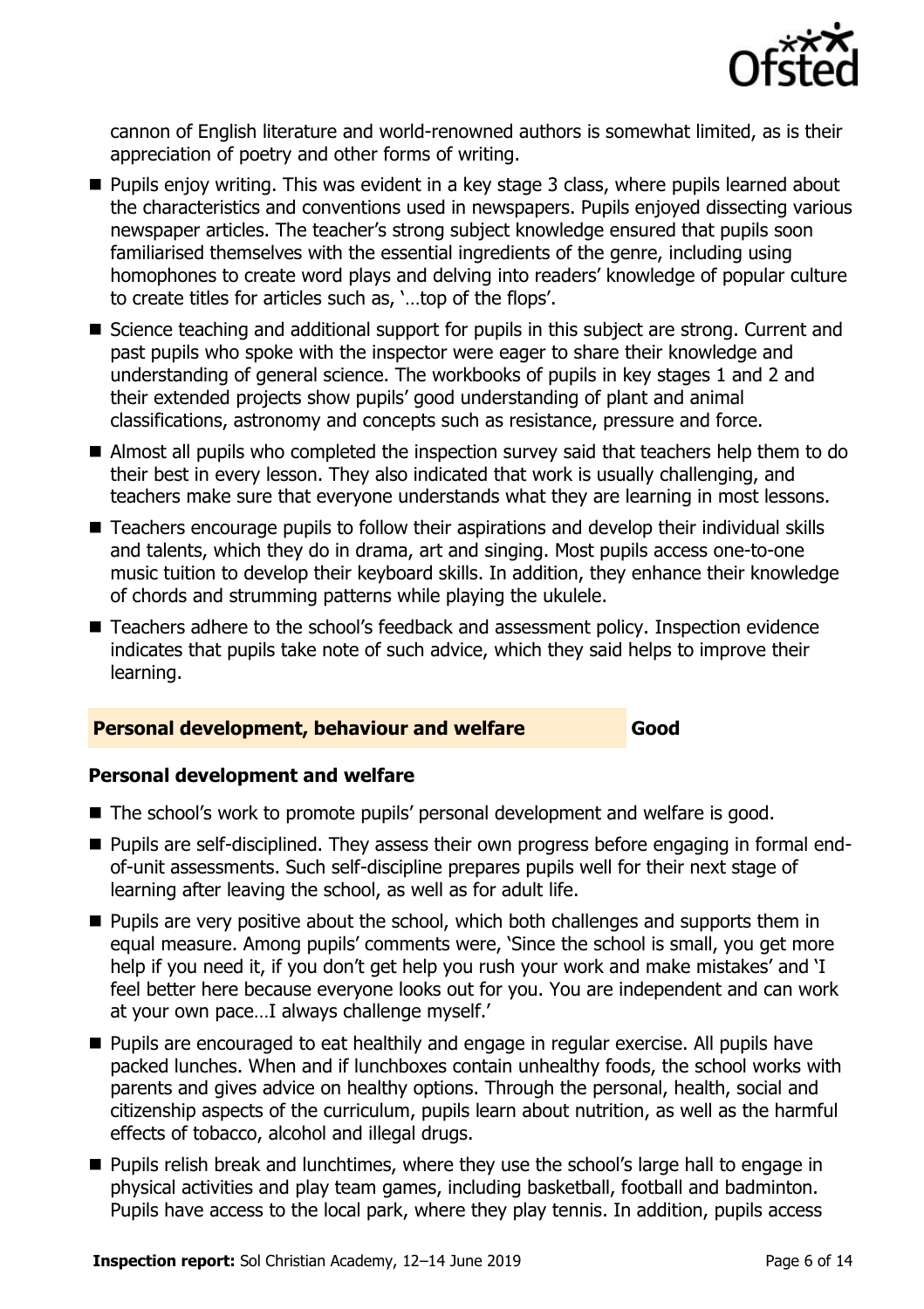

Manchester City Football Club's facilities, where they learn ball control, tackling and other football-related skills.

- **Pupils of all ages have a good understanding of internet safety. When asked about using** computers responsibly pupils said, 'When you are on the computer, always have an adult supervising you', 'Never give out your personal details', 'Use a nick-name' and 'Look at the website's htpps, if it doesn't have a lock on it, it's not safe.'
- Mobile phones are not allowed in school. However, because some pupils walk to school, mobile phones are allowed. When pupils arrive at the school, they inform their parents. Thereafter, mobile phones are given to teachers to be looked after for the day.
- Pupils indicate that the CCTV cameras make them feel safe. In addition, they stated, 'We have telephones around the school, all the phones ring when someone presses the outside door buzzer.' Pupils also feel safe because 'there are lots of staff around the school'. Pupils are confident to report concerns to any member of staff, secure in the knowledge that any such concerns will be dealt with swiftly.
- External careers advice and guidance is improving. As a result, most pupils have clear ideas about future occupations and understand that there are different education, employment and training options available to them after they leave school.

#### **Behaviour**

- The behaviour of pupils is outstanding.
- There are very few incidents in the school's behaviour log. This is because pupils' behaviour is usually impeccable. All incidents recorded are for minor infringements of the school rules and are mainly linked to talking in class or not paying attention to teachers.
- $\blacksquare$  Pupils, including those in key stage 1, are very mature and highly disciplined. They take responsibility for their own learning when engaged in activities linked to their PACE. This requires them to maintain focus and sustain concentration.
- **Pupils have very different skills and abilities; some have been out of education for** extended periods, others have been in trouble in previous schools for poor behaviour. However, all at Sol Academy are highly respectful to adults and each other. Not all pupils are of the Christian faith, a small proportion are Muslim, others have no faith. However, all pupils adhere to the Christian values of the school.
- **Pupils are adamant that there is no bullying in school. They know what racism is and say** it never happens in school because, 'We are all of the same race.' Pupils understand that homophobic bullying can happen when someone is treated unfairly because they are in a same-sex relationship. Pupils stated, 'Whoever they are we, would treat people the same because that's what Christians do.'
- **Pupils praise each other's achievements. This was evident during a celebration assembly,** when pupils received merits and awards in recognition of their sterling work and good efforts during the week. During the assembly, pupils gave a presentation on British values, which was warmly received by their peers.
- **Parents are positive about pupils' behaviour, describing the school as purposeful and** disciplined. Teachers are equality positive about behaviour, indicating that the school encourages calm and orderly conduct and is aspirational for all pupils.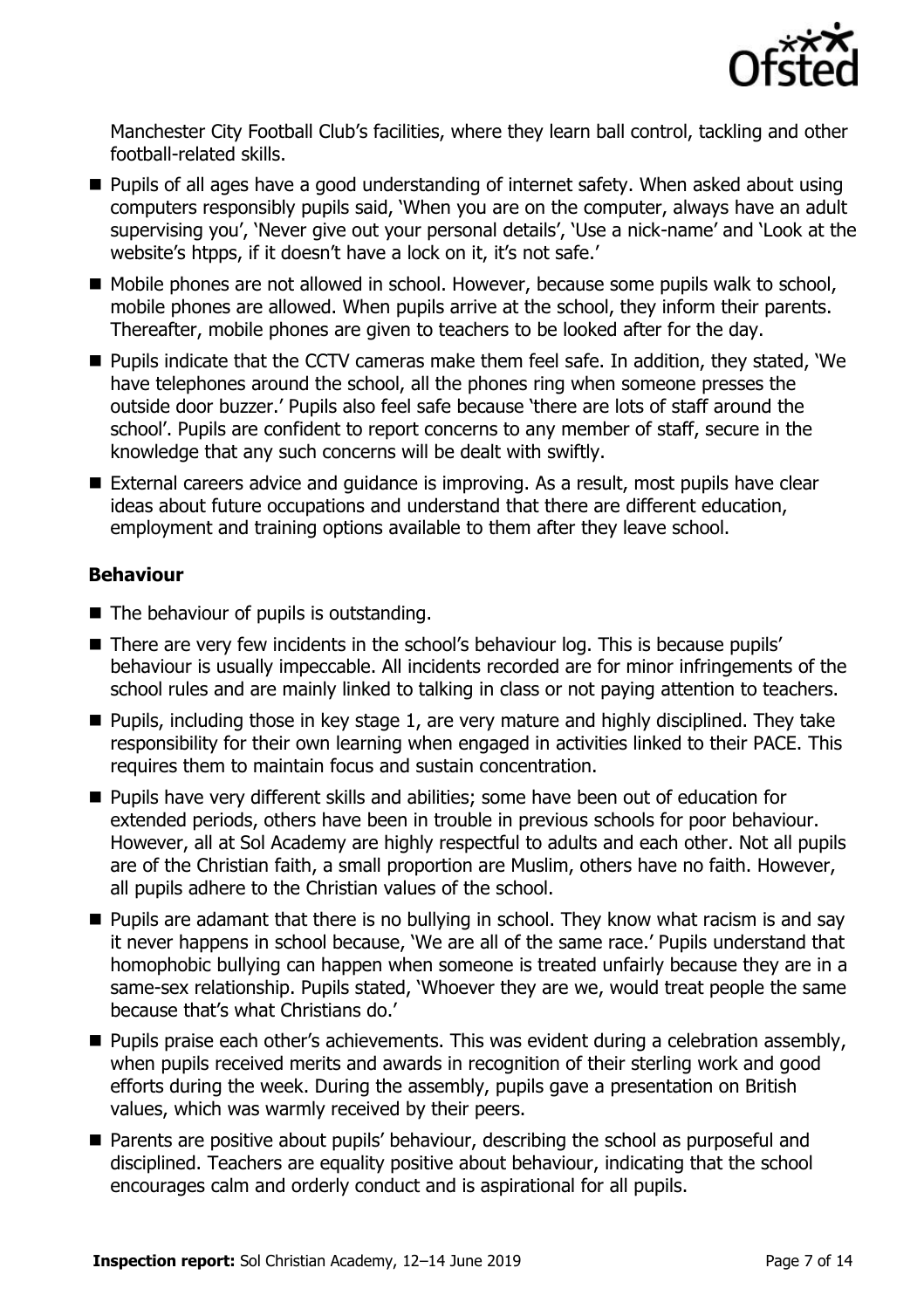

■ School records indicate that pupils' attendance is currently very high. This includes pupils who previously attended school infrequently.

#### **Outcomes for pupils Good**

- **Pupils make good progress from their different starting points in a range of subjects,** including reading, writing, mathematics and science. Some pupils start at the school having spent significant periods out of education. However, pupils soon settle into school life and make the same good progress as their peers.
- Senior leaders have revised procedures for assessing pupils' skills and abilities on entry to the school. Effective systems are in place for monitoring pupils' progress throughout the year. All PACEs, including those for English, mathematics, social studies, bible studies and science, contain end-of-unit assessments. These are initially carried out informally by pupils, before formal assessments take place.
- The school's own data indicates that most pupils score between 85% and 95% in their assessments, some routinely score 100%. There are no significant differences between the performance of boys and girls in any subject. A small number of pupils took the Year 2 and Year 6 statutory attainment tests in 2018, and all of them attained highly.
- Highly effective one-to-one and small-group support is available for pupils. The school has an excellent track record in supporting pupils wishing to take the entrance examinations at the end of key stage 2 for entry to local grammar schools. School records indicate that all such pupils have been successful and have entered the school of their choice. Previous pupils who met with the inspector indicated that they were well supported for their learning in key stage 3, particularly in mathematics, English and science.
- **Pupils make good progress in science and regularly apply their scientific knowledge and** understanding to practical activities. Science PACE booklets include many practical activities, which pupils are expected to complete at home. Pupils who met with the inspector said that they enjoyed science. Their workbooks and extended homework projects contain examples of experiments including testing water pressure and creating and storing kinetic energy.
- **Pupils enjoy reading and some are highly accomplished fluent readers. Those who read** for the inspector, did so with good intonation and confidence. Younger pupils are especially good in using different voices and emphasis to bring their stories to life. However, pupils' knowledge of different authors and writing styles is limited. While English PACEs contain extracts from various books and require strong reading skills, few opportunities are available for pupils to read for pleasure.
- **Pupils make strong progress in mathematics, as shown by diligently and neatly completed** units in their PACE workbooks. Pupils are highly disciplined and challenge themselves with difficult calculation and problem-solving activities. Typically, pupils seek support only when they get stuck. Thereafter, they participate in one-to-one mathematics tuition sessions. Inspection evidence indicates that such sessions are highly effective, supporting pupils' good, and sometimes outstanding, progress in mathematics.
- **Pupils' progress in history and philosophy are strong. Evidence of this is in pupils' folders** and workbooks, which contain well-written and painstakingly researched work on topical issues, such as Brexit, including balanced arguments for and against leaving the European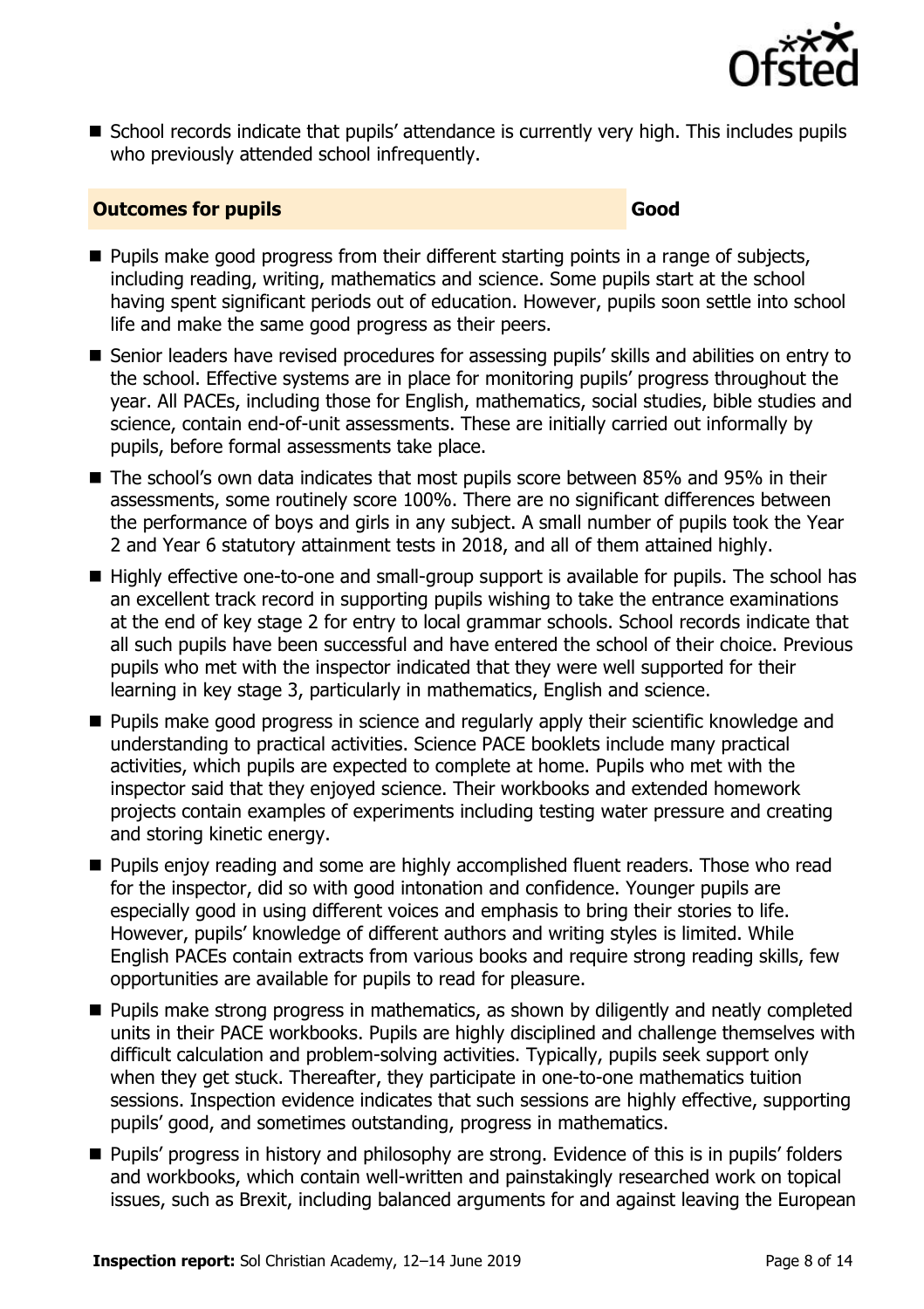

Union. Pupils' work on British values and political institutions is good, indicating their substantial appreciation of democracy and the rule of law.

- **Pupils with SEND make good progress, because they are well looked after by caring staff,** who are trained well to meet pupils' special educational needs. The headteacher ensures that teachers are conversant with pupils' targets, as included in pupils' EHC plans. This is evident in both pupils' behaviour and progress. For example, SEND pupils concentrate for increasingly long periods in class. PACE work in English shows that pupils' letter formulation, grammar, punctuation and spelling improve with each unit of work.
- **Pupils with little or no English settle into the school quickly. This is because of the care** and attention given to them by adults and the thoughtfulness of their peers. For example, in mathematics, skilled teachers write down calculation and problem-solving activities which pupils understand and can follow. Software is available which translates English into Arabic and vice versa. English-speaking pupils play counting and memory games with their non-English speaking peers, whom they enthusiastically welcome into the school.

#### **Early years provision Good Good**

- Nearly all aspects of the early years provision are good. Staff have a good understanding of the education, welfare and personal development requirements of children in the early years and a full appreciation of how young children learn. Staff have very strong bonds with children and very high expectations in relation to what children can achieve.
- Children enter the Nursery and Reception classes with different skills and abilities in the various areas of learning. However, most make exceptionally strong progress. At the end of the Reception Year in 2018, almost all children attained a good level of development. Currently, children are making strong progress, particularly in reading, writing, speaking and listening.
- Workbooks indicate that children make strong progress, as shown by their well-developed mark-making and writing skills and their understanding of mathematics. Older and the most able children write a range of words, including 'anchor', 'apple', 'enter' and 'juice', and put words into simple sentences such as 'Ray and George kept a sharp lookout'. Older children readily count to 10, some count in twos while others count backwards from 10.
- Children with SEND make good progress. They are encouraged to fully participate in learning and are as likely to respond to questions as their peers. Children with little or no English are well supported. As a result, they quickly develop strong speaking and listening skills, make good progress and soon catch up with their peers.
- The quality of teaching is good. This was evident as children developed their number skills. All children relished the opportunity to stand up and count to 100, with actions and without shouting, in tune with the number song. Thereafter, the teacher carefully checked children's mathematical understanding. Almost all children wanted to share their learning. Most children correctly calculate the following: 12+5, 7+9 and 3+7, while those finding mathematics more difficult confidently calculated sums including 5+5. Staff encouraged children to work out 'sums' independently, but were at hand to provide help when it was needed.
- Children behave well and follow instructions closely. They are familiar with the daily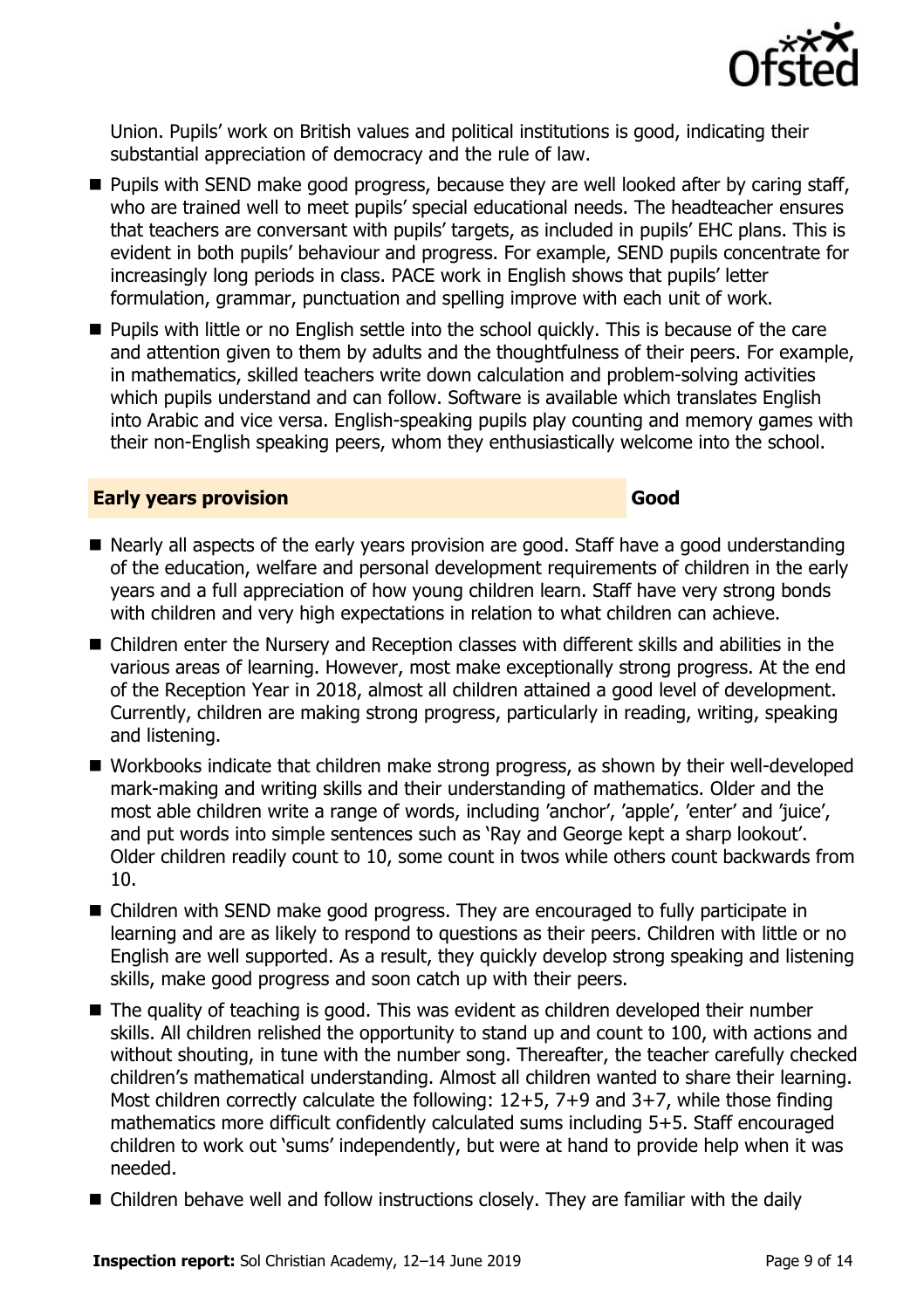

phonics routine and like to demonstrate their good knowledge of letters and sound. This was evident as Nursery class children correctly identified the short and long sounds associated with the letter 'a', which they incorporated into different words, before writing letters and words neatly on the board.

- Some children, including those under four years old, sustain their engagement and concentration for extended periods. This is evident during reading, as the most able children read clearly and accurately. Children use their knowledge of letter sounds, and their good comprehension skills, to support their understanding and enjoyment of the written word.
- Children are very sociable and enjoy sharing their ideas during snack time. They are wellmannered and have good dining etiquette. Many have an excellent command of the English language and communicate their views clearly and listen to their peers respectfully.
- Children are confident, curious and cooperative learners. They enjoy finding out new things with their friends and solving problems. This was evident as children mixed various colours to paint tyres in the outdoor learning and playing area. Children demonstrated their good knowledge of colours, explaining that green and yellow can be mixed together to make brown.
- Children enjoy exploring the properties of water, engaging in sand-play and construction activities and dressing up for role play. Children use rulers to measure objects and help with their counting and enhancing their gross motor skills on the rope bridge and balancing bars. In such activities, children demonstrate the characteristics of effective learning. However, the outdoor learning and play area contains limited resources and is not as stimulating as it could be. In addition, the limited activities available are not closely linked to the different areas of learning.
- Workbooks indicate that staff continually check on children's progress and their skills are assessed at regular intervals. Workbooks also reveal all children make at least good progress over time. Children are set targets. For younger children, these are linked to simple mark-making and recognition of numbers. Older children's targets are linked to punctuation, writing in sentences and calculating using different operations. Parents are encouraged to share details of their children's learning and development at home.
- **Parents are highly positive about all aspects of the early years provision. Those who** spoke with the inspector and submitted text messages, typically commented, 'My children call the school their second home…they make very good progress' and 'I have recommended the school to a number of parents, my child is doing exceptionally well.'
- Staff in the early years adhere to the same effective safeguarding procedures in operation in key stages 1 to 3.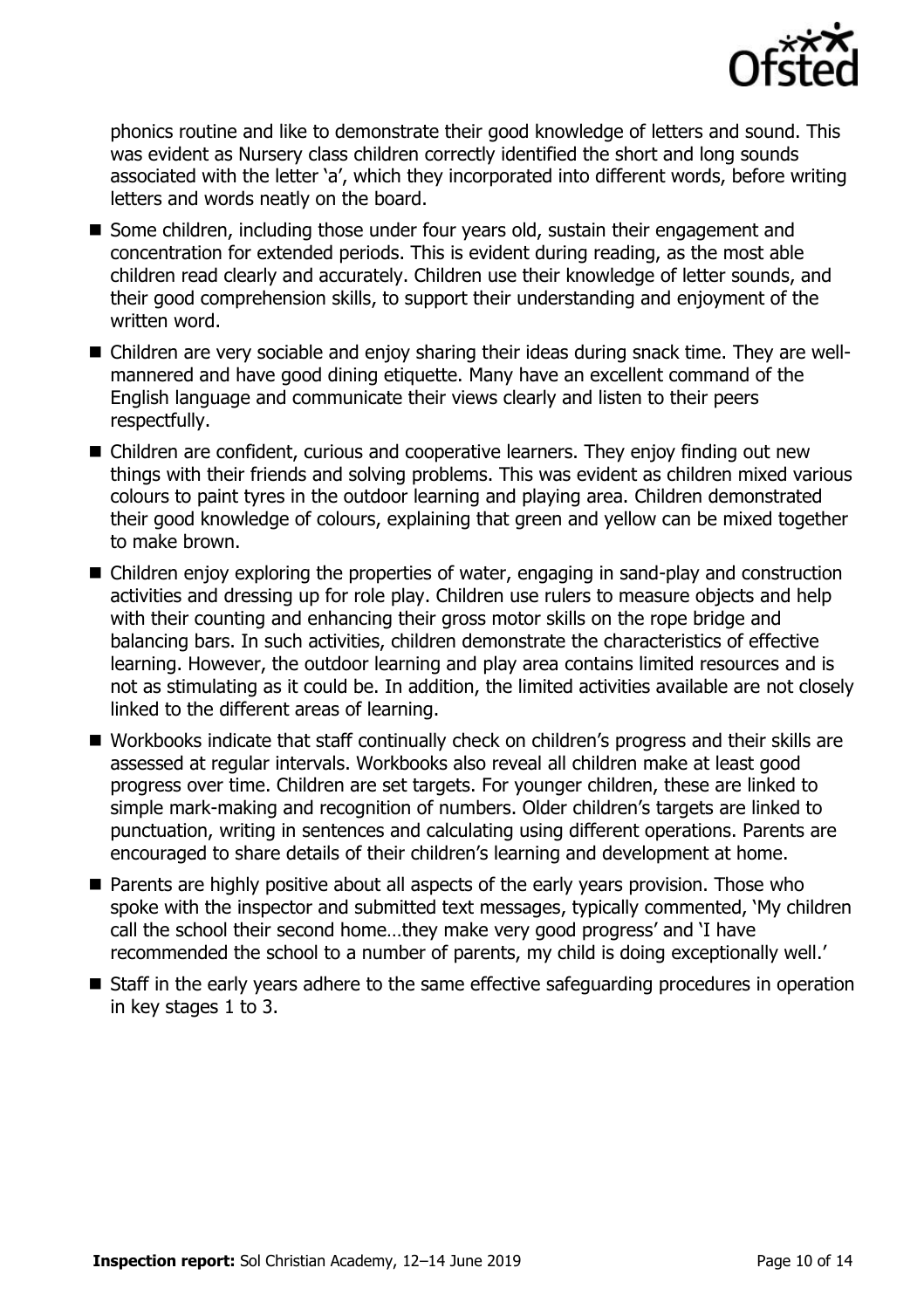

## **School details**

| Unique reference number | 139831   |
|-------------------------|----------|
| DfE registration number | 352/6008 |
| Inspection number       | 10092286 |

This inspection was carried out under section 109(1) and (2) of the Education and Skills Act 2008, the purpose of which is to advise the Secretary of State for Education about the school's suitability for continued registration as an independent school.

| Type of school                      | Other independent school |
|-------------------------------------|--------------------------|
| School category                     | Independent school       |
| Age range of pupils                 | 2 to 18                  |
| Gender of pupils                    | Mixed                    |
| Number of pupils on the school roll | 46                       |
| Number of part-time pupils          | <b>None</b>              |
| Proprietor                          | Kingdom Trust            |
| Chair                               | Elvis Tabeth             |
| <b>Headteacher</b>                  | Irene Tabeth             |
| Annual fees (day pupils)            | £3,600                   |
| Telephone number                    | 0161 637 2944            |
| Website                             | www.solacademy.org.uk    |
| <b>Email address</b>                | admin@solacademy.org.uk  |
| Date of previous inspection         | 16-18 January 2018       |

#### **Information about this school**

- Sol Christian Academy aim is to provide 'excellent individualised Christian education to children'. The school is run on the principles of cooperation, trust and commitment. The school opened in 2013 and is located near to the centre of Manchester.
- $\blacksquare$  Most pupils are from homes of parents of the Christian Faith. However, an increasing proportion of pupils are from homes of faiths other than Christianity.
- The proportion of pupils with SEND is slightly above the national average, as is the proportion with EHC plans. A small proportion of pupils speak English as an additional language.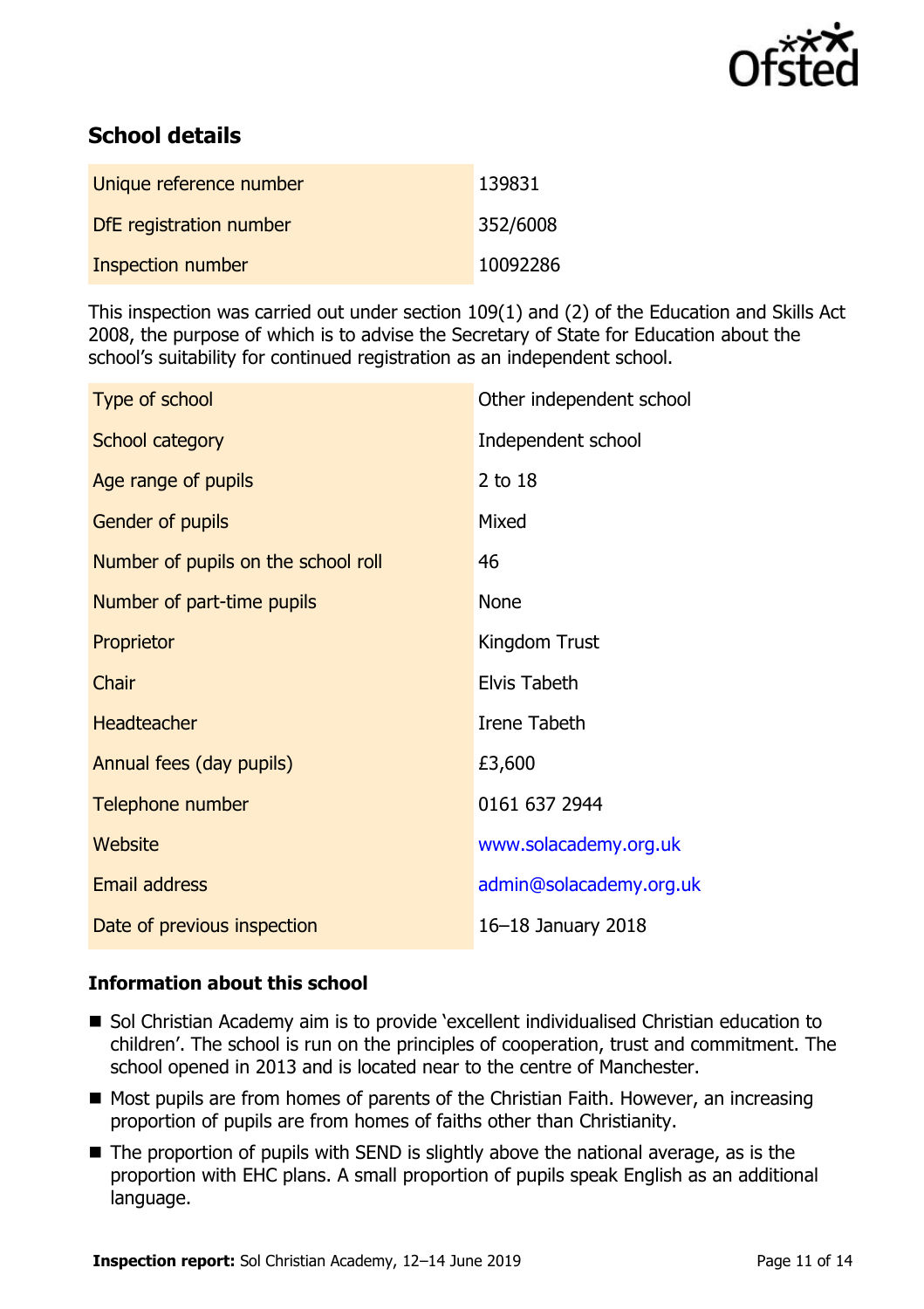

- All pupils are from minority ethnic groups, the vast majority are of either African or of African-Caribbean heritage. At the time of the inspection, there were no key stage 4 pupils or post-16 students on roll. The school is registered for up to 50 pupils. There are currently 46 pupils on roll.
- Children in the Reception class attend school full-time. Those in the Nursery class attend school on a full- or part-time basis.
- The headteacher is also the early years leader and the coordinator of the provision for pupils with special educational needs and/or disabilities (SEND). The school follows the ACE curriculum. This is an individualised Bible-based curriculum. Pupils work at their own pace and level in six core subjects. In addition, pupils are taught other subjects, including music, art, history, philosophy and French, and participate in enrichment and various physical activities.
- Since the previous inspection, the curriculum has broadened, and the school day has been restructured to allow pupils to study a wider variety of subjects. Two additional teachers have been recruited, who are mathematics and English specialists. A new teaching assistant has been appointed, who works in the early years.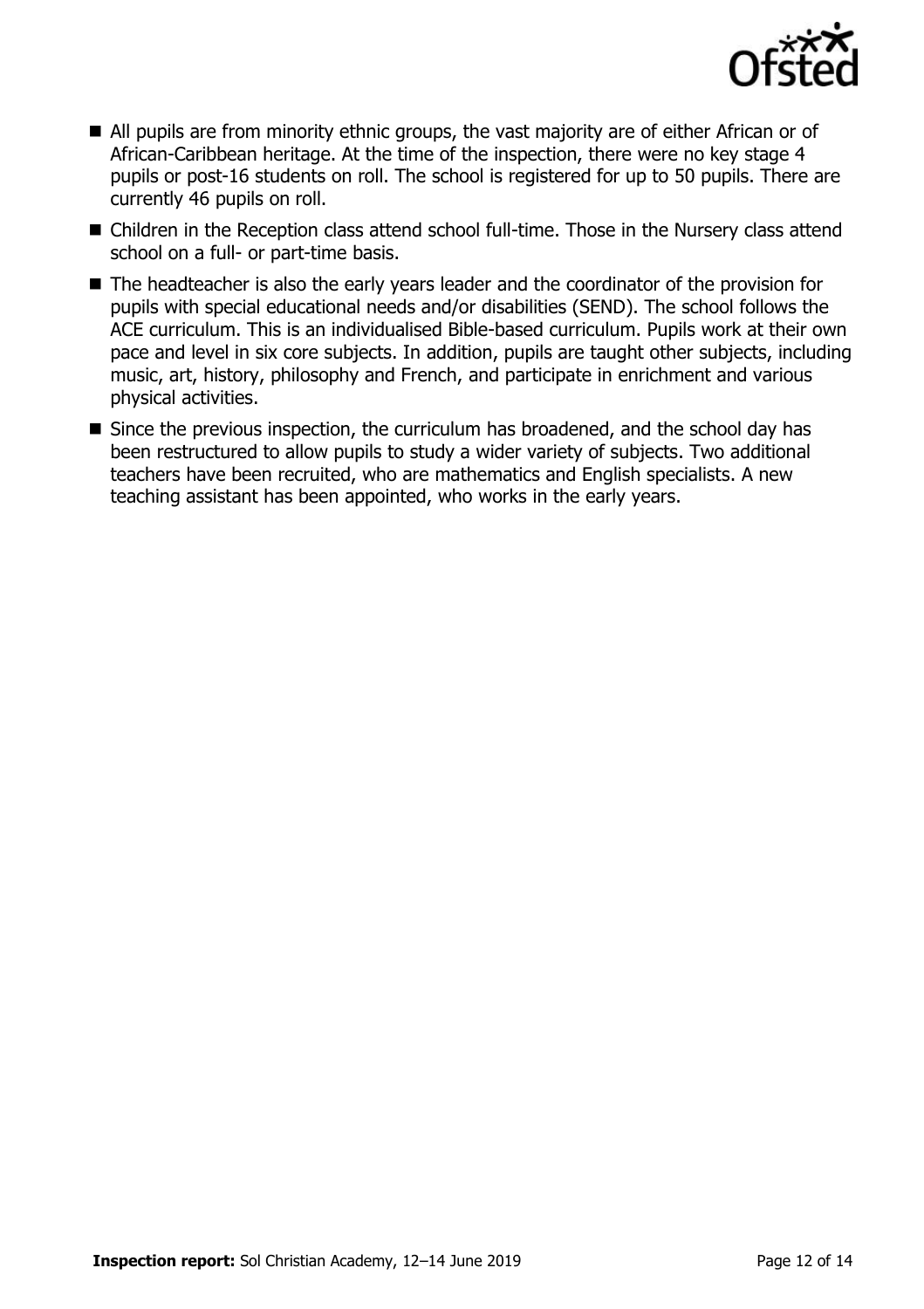

## **Information about this inspection**

- The inspector observed learning in a range of subjects, including English and mathematics. Pupils' work was scrutinised during observations and separately.
- Meetings were held with the chair of the governing body and the headteacher throughout the course of the inspection. The inspector met with a group of pupils and held informal discussions with pupils throughout the course of the inspection. The inspector also listened to key stages 1, 2 and 3 pupils read and scrutinised the responses of 13 pupils to the inspection questionnaire.
- The inspector took account of five staff responses to the questionnaire completed during the inspection. The inspector read seven text messages submitted by parents and held one-to-one meetings with six parents. The inspector also held a telephone conversation with a governor. There were too few responses to Parent View, Ofsted's online survey, to be considered.
- The inspector examined a range of documentary evidence. This included pupils' EHC plans, checks on the quality of teaching and teachers' performance, and safeguarding documentation, including risk assessments. In addition, the inspector scrutinised the school's development plans and reviews of its own performance.
- The inspector checked various records of pupils' achievement, attendance and behaviour and the school's records and checks on the suitability of staff to work with children.

#### **Inspection team**

Lenford White, lead inspector **Container Container Container Container** Ofsted Inspector